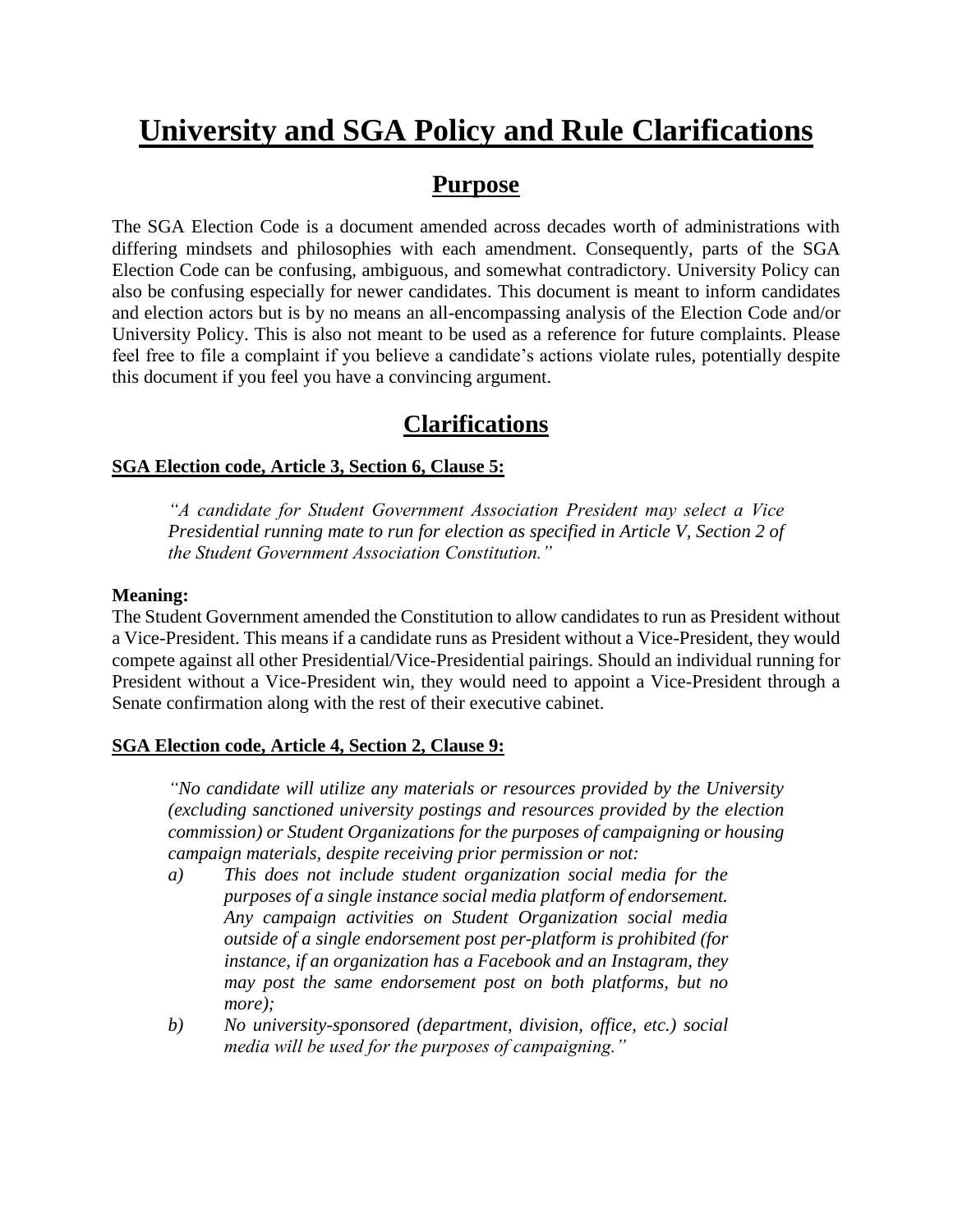#### **Meaning:**

Candidates cannot, in any way, use materials, funding, storage spaces, or any structural benefits of student organizations or departments in order to bolster or otherwise benefit their campaign. This includes, but is not limited to: storing campaign materials in their storage spaces, using their marketing materials or incentive programs to get votes, using system or membership access to recruit candidates or solicit votes, etc. This does not include candidates or parties utilizing university spaces for the purposes of party meetings. However, a candidate must use spaces which are open to all students either through plain availability or by reservation. Candidates may not use university reservation spaces for the purposes of broad recruiting. This includes social media to an extent. You may, by way of official endorsement, have organizations endorse you on their social media, but you may only post these endorsements once per organization per platform. For example, if an organization has a Facebook and a Twitter, they may post their endorsement of you once on each platform, but any further mentions of your campaign on their platforms will be considered a violation. You may not, in any way, use department or department-adjacent social media to advertise your campaign.

#### **SGA Election code, Article 4, Section 3, Clause 1:**

*"All physical or online campaign materials must be accompanied by the name of the individual(s), candidate(s), and/or party responsible for funding, producing, and distributing the material."*

This hasn't been enforced in recent years, but financial transparency is important, and it's important we enforce all rules despite the historical nature of their enforcement. This means on **ALL** physical campaign materials, you need to indicate the agents who produced, funded, and distributed the material. This is as simple as (in small, but readable text), indicating "funded by: [insert funder], produced by: [insert producer], distributed by: [insert distributer]." More than likely the distributor will be yourself or your party. Under producer, you need to list the company or name or the entity(s) that physically printed your materials. If you used PrintDirtCheap to order fliers, you need to indicate PrintDirtCheap produced your fliers. For the funded by section, you will likely need to list yourself or your party name. However, on a candidate/party's donor forms, they must list the individuals and/or external organization(s) which gifted them campaign funds and/or materials.

#### **SGA Election Code, Article 3, Section 3, Clause 1:**

*All candidates are held accountable to the provisions of this code, Student Government Association Constitution and Bylaws and all other University policies. All candidates, by way of registering and running for office, are agreeing to abide by potential sanctions and policies the Attorney General, Election Commission, Supreme Court, and/or designated lower court deem appropriate based on their interpretation of the Student Code of Conduct and University Policy. No sanction*  will extend beyond the context of an individual or party's involvement with Student *Government and/or Student Government practice."*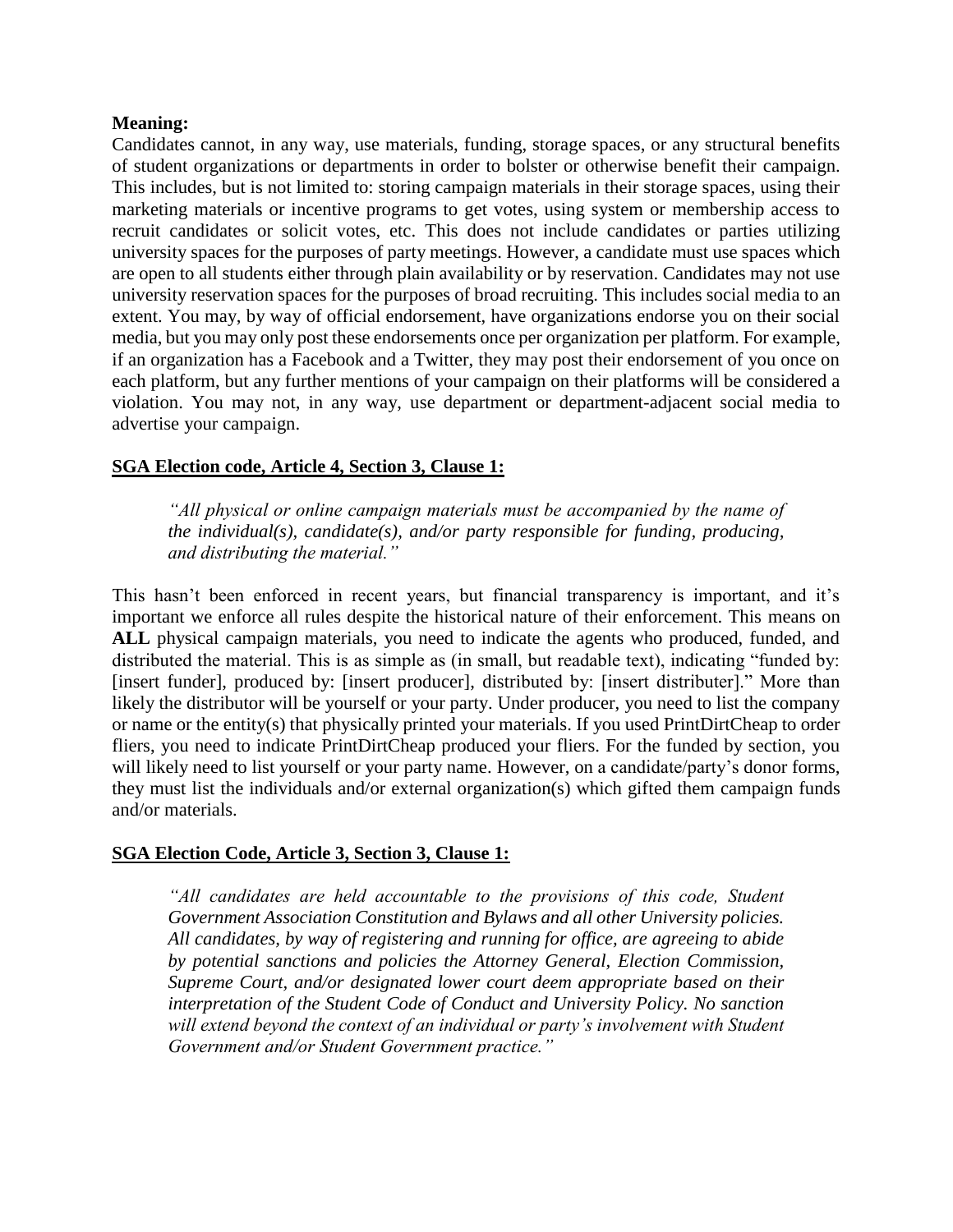#### **Meaning:**

As a candidate, you are held accountable to all university and student government policy and procedure. In past years, and in nearly every election, candidates file complaints regarding opponents allegedly breaking University policy and/or the Student Code of Conduct, and invariably, part of their defense is "you're just the Attorney General/Court, and you cannot determine if someone broke University Policy and/or the Student Code of conduct because you're not a University Administrator" (or to that effect). This was added to the Election to make it clear: by way of being a candidate, you are agreeing to the SGA's judication process. This agreement extends to potential infractions of University Policy and/or the Student Code of conduct. The Department of Justice's and the Court's interpretations of University Policy and the Student Code of Conduct matter are relevant and are consequential **ONLY** within the bounds of an individual's status as a candidate in the Student Government's elections and/or Officer within Student Government.

#### **UH Student Code of Conduct Section 3.21 Photographing or Videotaping:**

*"Photographing, videotaping, filming, digitally recording, or by any other means, secretly viewing with or without a device, another person without that person's consent in any location where the person has a reasonable expectation of privacy, or in a manner that violates a reasonable expectation of privacy. This section does not apply to lawful security surveillance filming, or recording that is authorized by law enforcement or authorized University officials."*

#### **Meaning:**

This provision comes up year to year on occasion and is often sighted unreasonably in certain circumstances. I, Cameron Barrett (Attorney General), met with the Dean of Students regarding this policy in order to inform my interpretation. You may film/video/record people if they are in public spaces. However, some spaces where you are prohibited from filming/recording people include, but are not limited to: their private place of residence, restrooms, private meeting rooms, etc. You are prohibited from filming/recording people even if you intend the filming/recording to be used as evidence in a complaint, if the individual(s) in question have a reasonable expectation of privacy. This does not extend to the clipping of private messages (commonly done by taking a screen shot of said texts/messaging). The University does not have a clear privacy or conduct policy regarding social media and personal messaging. Therefore, should an individual file a complaint with screenshots of messages as evidence, their act of screenshotting private messaging will not be considered a violation.

#### **UH MAPP 13.01.01 Freedom of Expression, Section VII, Part F "Literature/printed materials must not promote non-permitted commercial activities":**

*"Registered student organizations may reserve information tables located in the Phillip G. Hoffman (PGH) Building Breezeway, the Agnes Arnold (AH) Building Breezeway, and the Student Center Information tables in between the Student Center South and the Student Center North for the purpose of distributing literature/printed materials or for other permitted activities. Designed representatives of registered student organizations wishing to reserve these*